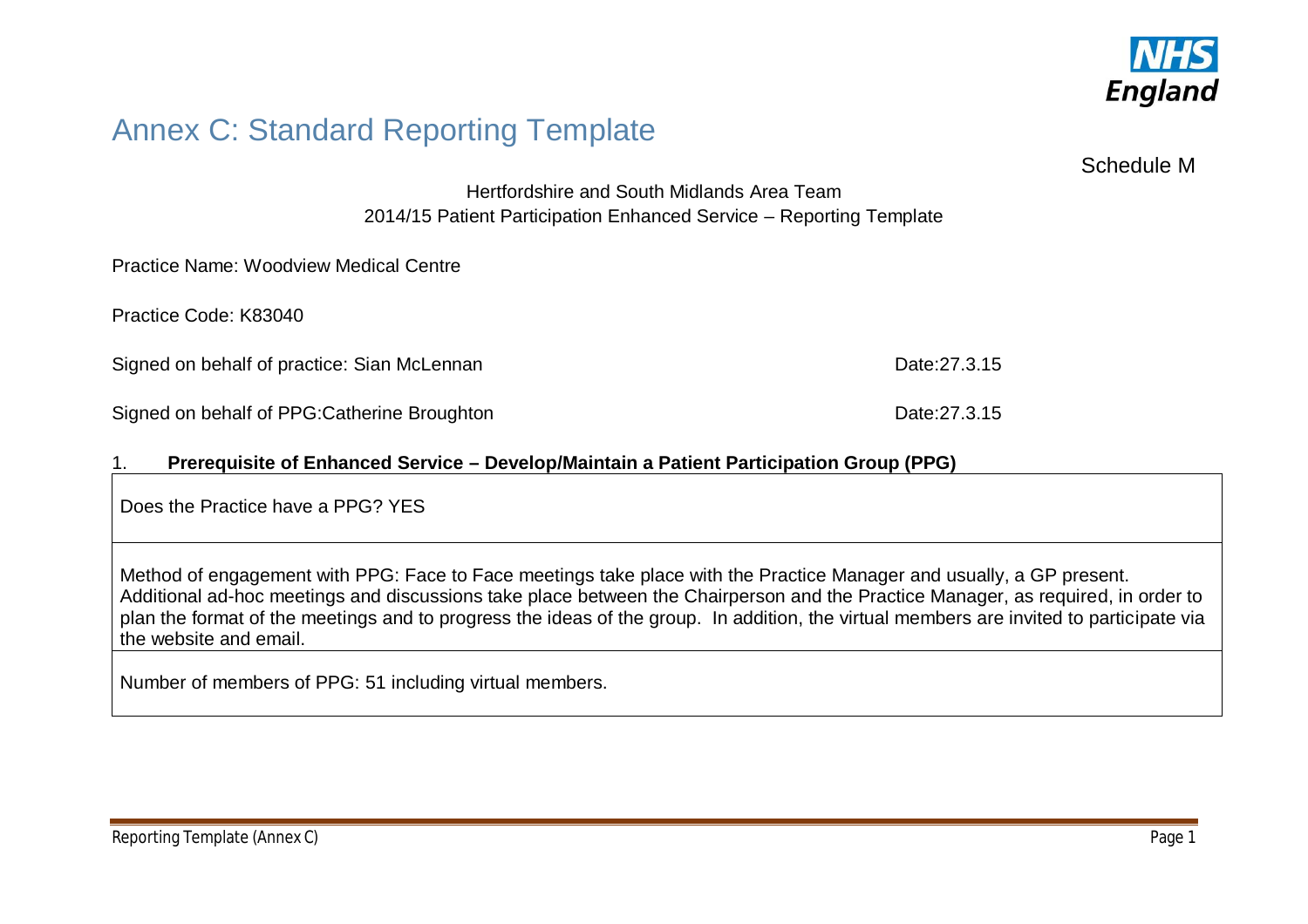

Detail the gender mix of practice population and PPG:

Detail of age mix of practice population and PPG:

| %          | Male        | emale | %          | <16      | $\rightarrow$<br>7-24 | $25 -$<br>$-34$ | 35-44 | 45-<br>$-54$  | 55-64         | $65 - 7$<br>$\boldsymbol{A}$ | $ -$<br>ັບ |
|------------|-------------|-------|------------|----------|-----------------------|-----------------|-------|---------------|---------------|------------------------------|------------|
| Practice   | 50          | 50    | Practice   | ົດ<br>∠J | 10                    | 15              |       | $\sim$<br>. . | ╺             |                              |            |
| <b>PPG</b> | $\sim$<br>ີ | 69    | <b>DDC</b> |          | -                     | -               |       | 24            | $\Omega$<br>- | $\Omega$<br>ິ                |            |

Detail the ethnic background of your practice population and PPG:

|            |                |       | White     |       | Mixed/ multiple ethnic groups |              |        |       |  |  |
|------------|----------------|-------|-----------|-------|-------------------------------|--------------|--------|-------|--|--|
| %          | <b>British</b> | Irish | Gypsy or  | Other | White                         | White &black | White  | Other |  |  |
|            |                |       | Irish     | white | &black                        | African      | &Asian | mixed |  |  |
|            |                |       | traveller |       | Caribbean                     |              |        |       |  |  |
| Practice   | 70             | 0.5   |           | 10    |                               |              | 0.5    |       |  |  |
| <b>PPG</b> | 82             | 0     |           |       |                               |              |        |       |  |  |

|            | Asian/Asian British |           |             |         |                | Black/African/Caribbean/Black | Other     |                       |      |              |
|------------|---------------------|-----------|-------------|---------|----------------|-------------------------------|-----------|-----------------------|------|--------------|
| %          | Indian              | Pakistani | Bangladeshi | Chinese | Other<br>Asian | African                       | Caribbean | Other<br><b>Black</b> | Arab | Any<br>other |
| Practice   | റ                   |           | 0.5         |         | 0.5            | 5.5                           |           | 0.5                   |      |              |
| <b>PPG</b> |                     |           |             |         |                |                               |           |                       |      |              |

Describe steps taken to ensure that the PPG is representative of the practice population in terms of gender, age and ethnic background and other members of the practice population:

The group are keen to ensure that its members are representative of all the practice population and very much encourage patients to join, irrespective of gender, age, ethnicity etc. We advertise the group in the Waiting Area with a Powerpoint Presentation and minutes of the last meeting are displayed on the Notice Board. There is also a link to a joining form on the Practice Website.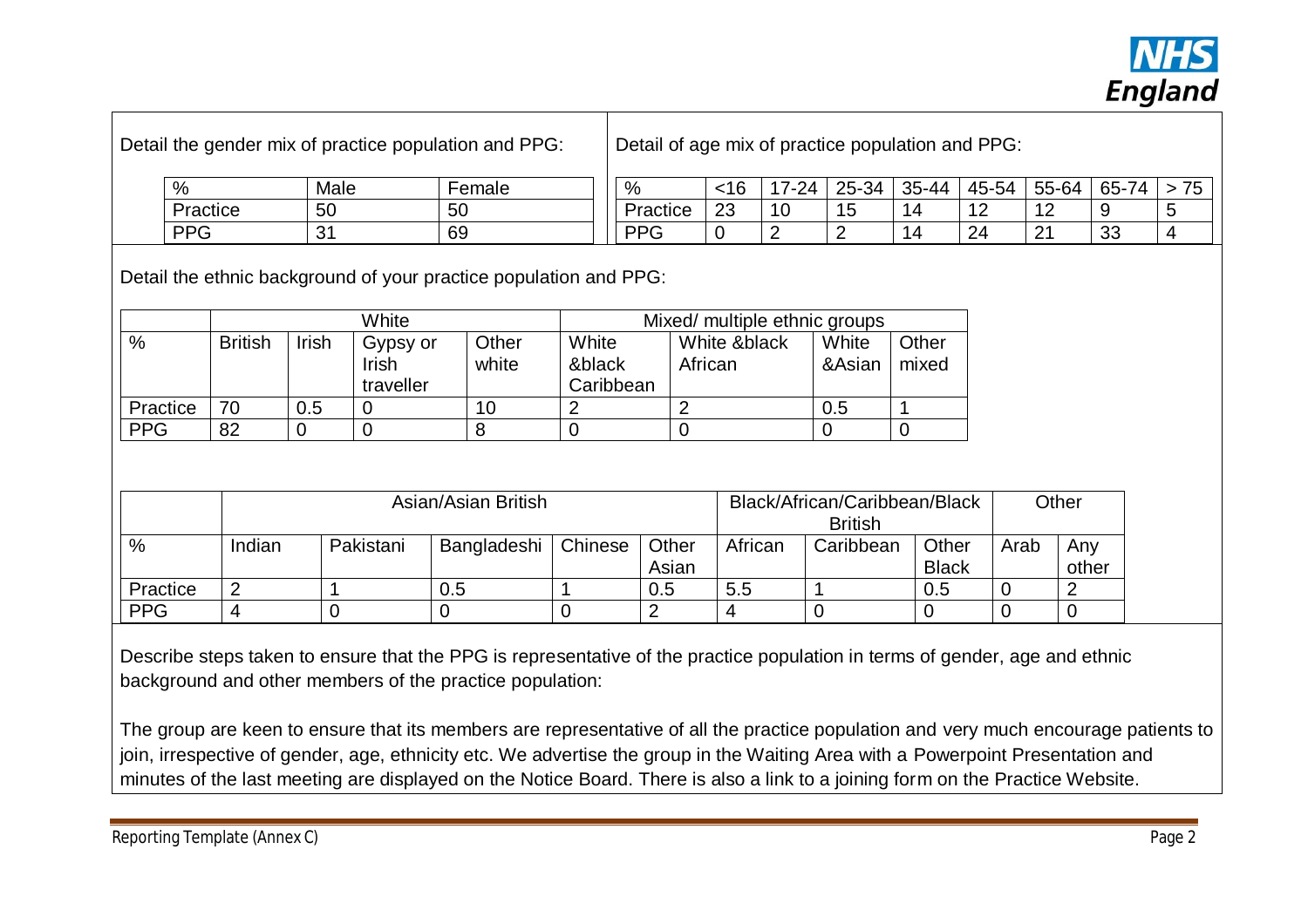

The group, including its virtual members, currently consist of mainly white british females over the age of 35. Only three members attend the actual meetings so we would like to encourage new members, particularly in the younger age range, who may also be able to attend meetings. Although we would like to limit the numbers at face-to-face meetings to ensure they do not become unwieldy we would still like to have a few more members more representative of our patient group as a whole.

Are there any specific characteristics of your practice population which means that other groups should be included in the PPG? e.g. a large student population, significant number of jobseekers, large numbers of nursing homes, or a LGBT community? YES

If you have answered yes, please outline measures taken to include those specific groups and whether those measures were successful:

The practice is in a fairly deprived area with many patients out of work. Meetings are held during the day, during school hours to enable these patients to attend if they so wish. Unfortunately to date there has been a lack of interest in active participation. However we hope that they can still feel they can participate via the virtual group.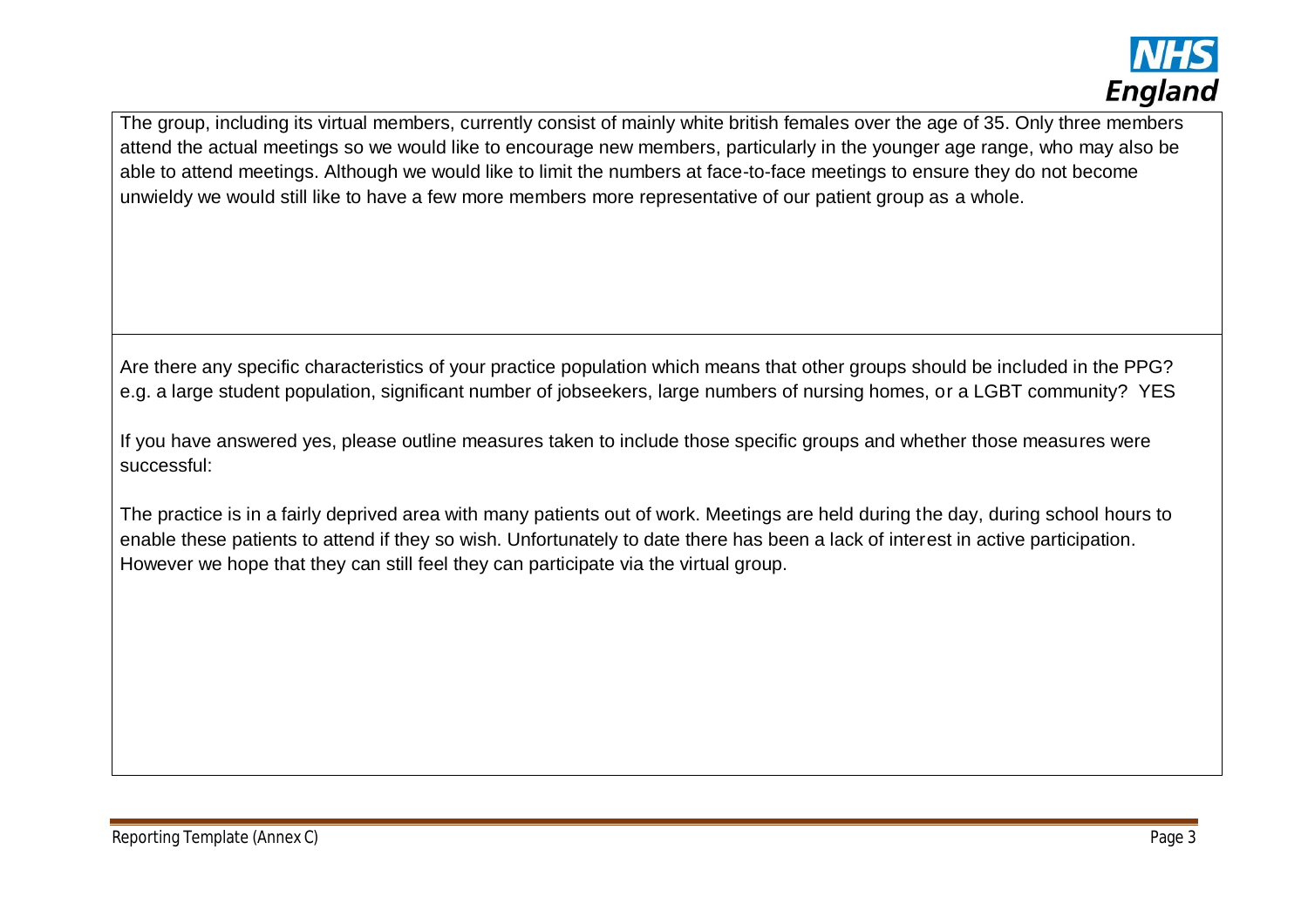

# 2. **Review of patient feedback**

Outline the sources of feedback that were reviewed during the year:

Currently patients are invited to feedback comments in several different ways. As well as verbal comments, via the Practice website and In-House patient surveys we have a Patient Comments and Suggestions Box, the Friends and Family Test and the National Patient Survey.

How frequently were these reviewed with the PRG?

There was a change in Practice Manager during the summer of 2014. Prior to this the Practice relied on an In-House survey, verbal comments, NHS Choices and the practice website as a means of obtaining patient feedback. Since then the Comments and Suggestions Box has been instigated and the Family and Friends Test was introduced into the practice in December 2014. Feedback from all these sources, along with the results of the National Patient Survey, are discussed regularly in Practice Team meetings and they were collated for discussion at the PPG meeting in March 2015.The anonymous feedback was then discussed amongst the group to see if any trends evolved which could be addressed in the future.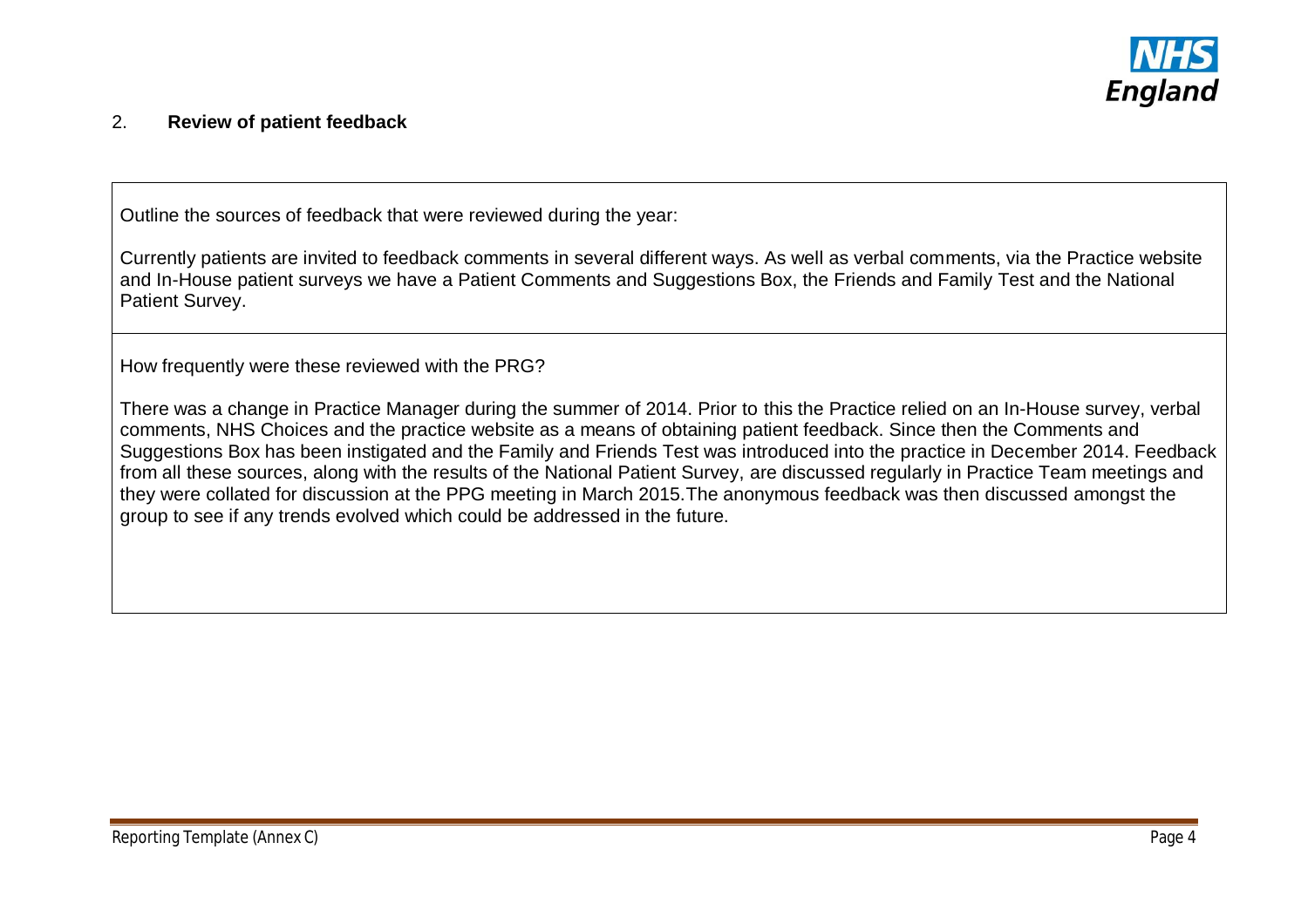

## **3. Action plan priority areas and implementation**

Following a patient survey in 2014 the following priority areas were identified.

| <b>Priority area 1</b>                                                                                                                                                                                                                                                                                                                                                                                                                                                                                                                                                                                       |
|--------------------------------------------------------------------------------------------------------------------------------------------------------------------------------------------------------------------------------------------------------------------------------------------------------------------------------------------------------------------------------------------------------------------------------------------------------------------------------------------------------------------------------------------------------------------------------------------------------------|
| Description of priority area:                                                                                                                                                                                                                                                                                                                                                                                                                                                                                                                                                                                |
| Access to the building. Patients complained that they found the entrance door very heavy and it was difficult to manage for<br>wheelchair users, patients with mobility problems and users of pushchairs etc.                                                                                                                                                                                                                                                                                                                                                                                                |
| What actions were taken to address the priority?                                                                                                                                                                                                                                                                                                                                                                                                                                                                                                                                                             |
| The practice arranged installation of a push button automatic door allowing users of the surgery an easier entrance into the main<br>foyer.                                                                                                                                                                                                                                                                                                                                                                                                                                                                  |
| Result of actions and impact on patients and carers (including how publicised):                                                                                                                                                                                                                                                                                                                                                                                                                                                                                                                              |
| The installation of the automatic door as well as having a visual impact was publicised in the Waiting Area and on the website<br>initially. This area has not generated any further complaints with verbal feedback being very positive. Patients have, however<br>asked whether the internal doors would be altered in the same way. The practice aims to programme into its maintenance<br>schedule a replacement of these in the future, as funds allow. Although these doors are much lighter and easier to manage their<br>replacement would further assist in patients' movement around the building. |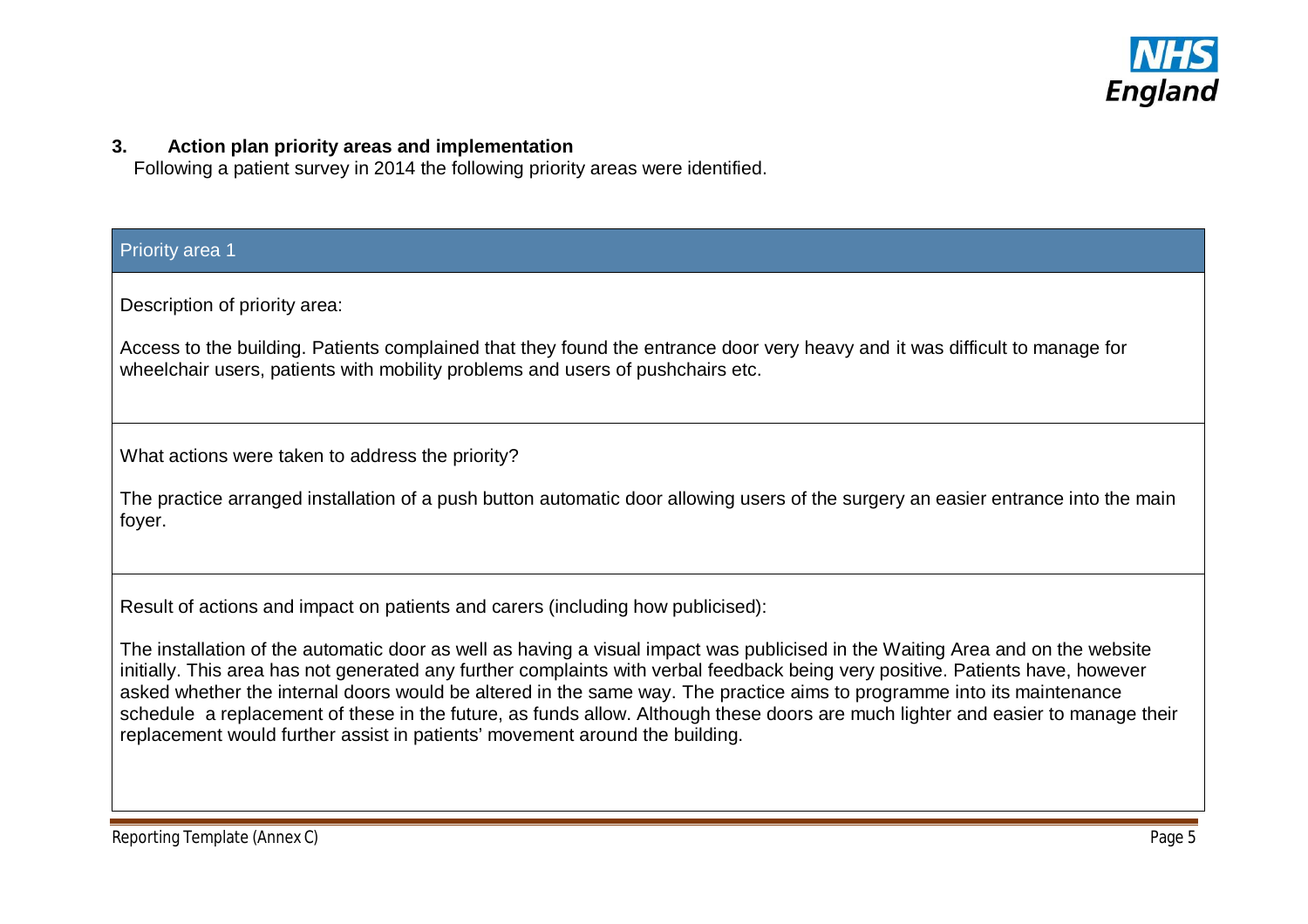

#### Priority area 2

Description of priority area:

The telephone system - Patients very frustrated that they were unable to get through.

What actions were taken to address the priority?

The telephone system was replaced with newer more up to date technology and staff rotas were altered to ensure that there was adequate staff to answer the phones at peak periods.

Result of actions and impact on patients and carers (including how publicised):

Unfortunately, although some patients have commented that it is better than it used to be but this is still an area receiving a great number of complaints. The practice has therefore arranged for further lines to be made available with the works being carried out within the next few weeks. The practice and the PPG will continue to monitor feedback in this area.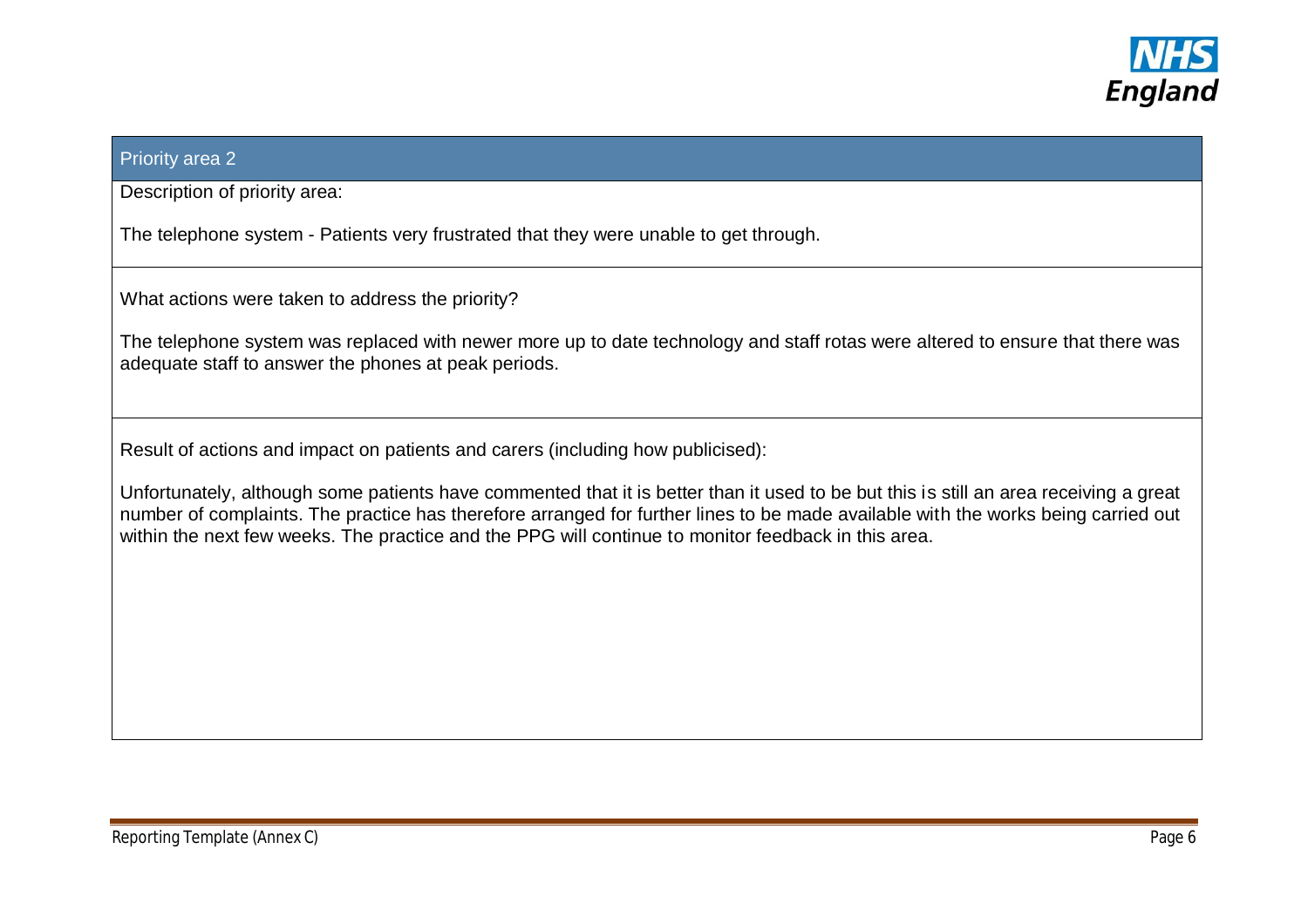

### Priority area 3

Description of priority area:

Appointments – A frequent cause of negative feedback with patients complaining that they were unable to obtain a routine appointment within an acceptable timeframe, particularly with a clinician of their choice and there were not enough available to be booked online.

What actions were taken to address the priority?

The practice is continually reviewing its appointment system and tried very hard to offer its patients a selection of routine appointments bookable ahead with various timeframes and also many on-the-day urgent slots. We also employed a minor-illness nurse to assist with the urgent cases and have further invested in nurses to assist with Chronic Disease Management. The number of slots available for booking online from 07:00 every morning was increased. Currently over 25% of our patients are registered to use this system. The appointment situation is being reviewed on an almost daily basis in order to respond to demand.

Result of actions and impact on patients and carers (including how publicised):

It is well documented that Primary Care is struggling to cope with the current unprecedented demand. Although the practice is working very hard in this area we continue to receive negative feedback. The appointment ledger is studied on a daily basis and the clinicians are working very hard to offer as many routine appointments as possible. Some of our GPs are part-time which may be a reason for a delay in the availability of an appointment if they are that patients' GP of choice. Furthermore, this practice has a very high rate of patients who fail to attend their appointment without giving prior notice so the appointment could not be offered to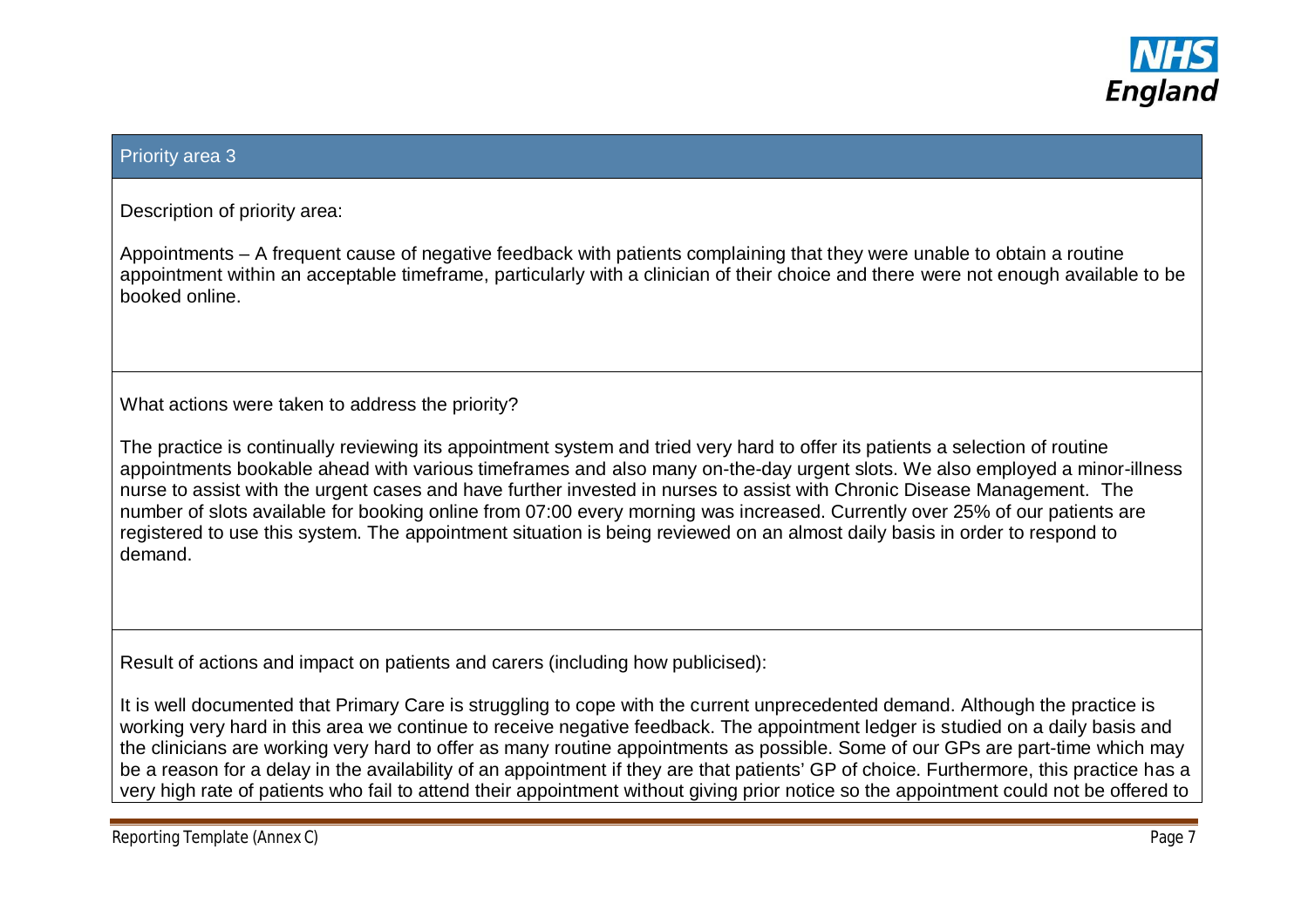

anyone else. On average, over 200 appointments per month are lost in this way. The practice will be actively monitoring patients who frequently abuse the system in this manner in future.

ֺ

**4. Progress on previous years (Component 4 – 40% of payment)**

If you have participated in this scheme for more than one year, outline progress made on issues raised in the previous year(s):

The PPG is considered to be a very important platform enabling a two way communication link between the practice and our patients. They have assisted the practice with sound ideas in response to feedback from patients as well as representing patients by highlighting other problems they have experienced themselves.

They have been involved in the work being done to improve access to the building and ongoing improvements to the telephone system. They also appreciate the problems being faced by the practice in respect of appointment availability and have been involved in discussions how this may be addressed.

In addition, in response to previous patient feedback and the PPG members' own experience, the practice is working on refining the repeat prescription service.

Reporting Template (Annex C) Page 8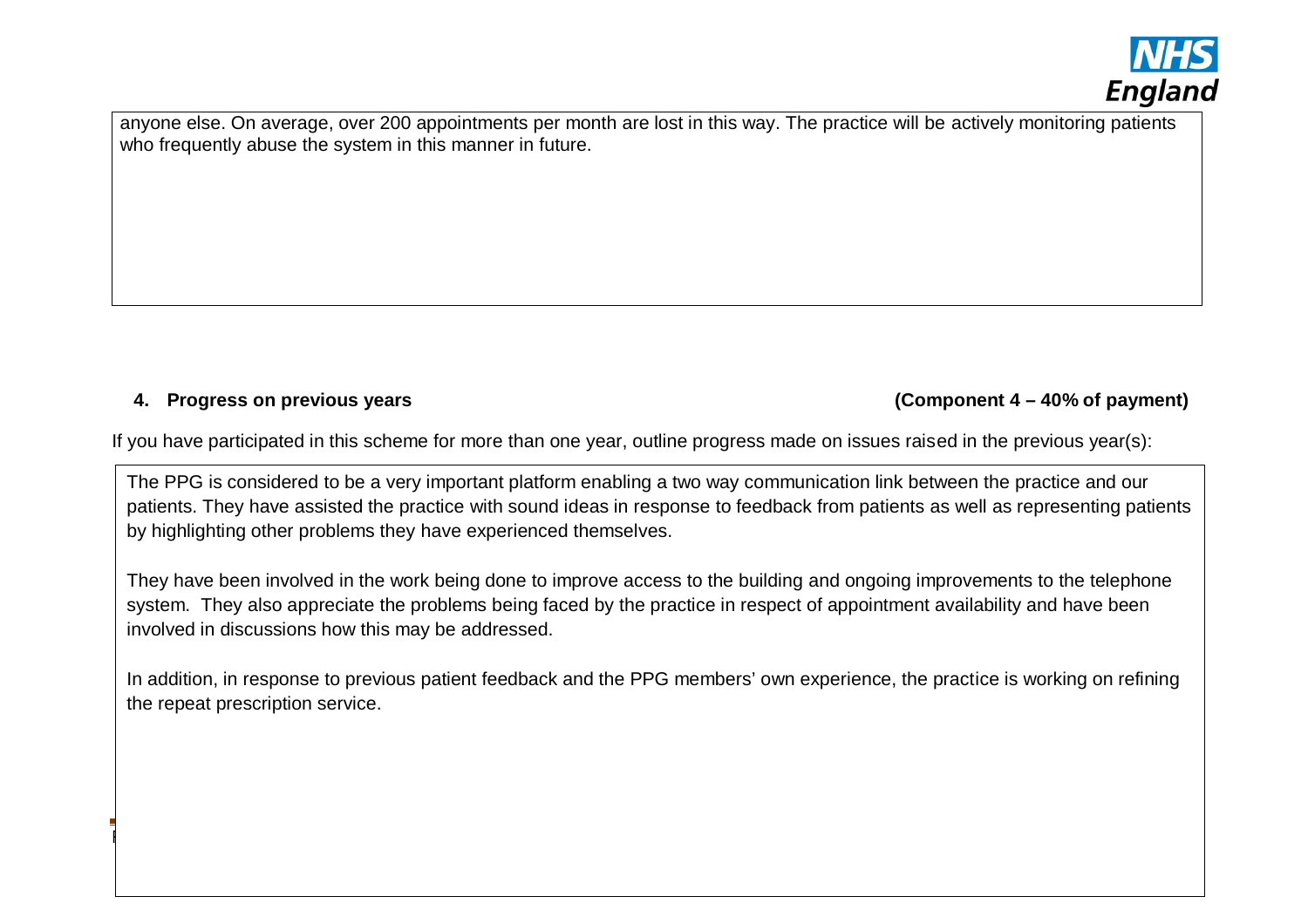

# **5. PPG Sign Off**

Report signed off by PPG: YES

Date of sign off: 27.3.15

Has the report been published on the practice website? YES

Please insert web-link to your report:

How has the practice engaged with the PPG:

The Practice Manger has attended the PPG meetings and has had various ad-hoc discussions with the chairperson. A GP has been present for at least part of the meetings in order to answer any questions they may have and to inform them of current issues.

How has the practice made efforts to engage with seldom heard groups in the practice population? The practice actively invites people to join the group by advertising it within the surgery and on its website.

Has the practice received patient and carer feedback from a variety of sources? The practice encourages feedback via The National Patient Survey, NHS Choices, Complaints/Suggestions Box, Friends & Family and In-House surveys.

Was the PPG involved in the agreement of priority areas and the resulting action plan? The PPG were actively involved in identifying the key areas and the action resulting action plan.

How has the service offered to patients and carers improved as a result of the implementation of the action plan? Access to the building has been significantly improved. Telephone access has been improved with further ongoing works planned to improve this even further.